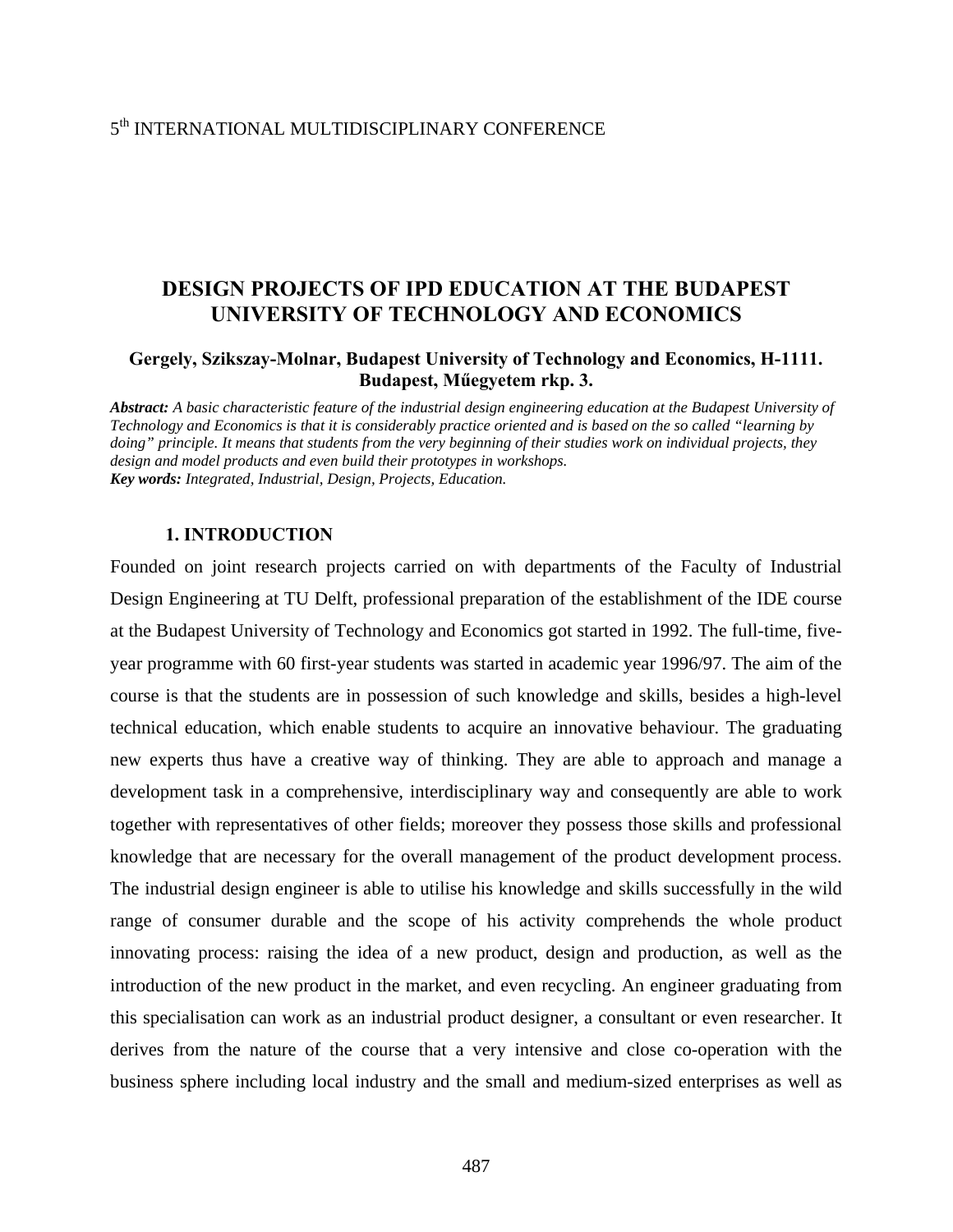Hungarian branches of the international industrial and business world is essential. A basic characteristic feature of the industrial design engineering education is that it is considerably practice oriented and is based on the so called "learning by doing" principle. It means that students from the very beginning of their studies work on individual projects (they design and model products and even build their prototypes in workshops).

The course has an interdisciplinary character and consists of the following four main areas:

- Engineering, material science, construction and technology
- Aesthetics, design and social sciences
- Ergonomics and psychology
- Economics, law, marketing and management

The basic specific feature of the course is the complex design project, which is a constant part of the curriculum already from the second semester. Projects are carried out by students individually or in groups in studios, workshops and other practical sites. The design projects from 25% of the total amount of credits (300) necessary to get the degree. Thus the subject "Integrated product design" plays a key role in the course. In the curriculum of the IDE course great emphasis is laid on practical classes that help develop application skills (modelling, CAD/CAM, marketing, product assessment, etc.) and also on design projects which include all steps of the innovation process starting from outlining design ideas until the preparation of prototypes.

An academic year is divided into two semesters, each consisting of 14 contact weeks. The fundamentals of the course are in the first 6 semesters, and the specialisation within industrial design engineering are in the following 4 semesters. The specialisation includes real industrial projects and diploma project. The candidates must take a special exam, where their freehand drawing ability and their creativity is tested. There are 50-60 students on one year.

### **2. THE IPD EDUCATION IN THE COURSE**

The aim and contents of the "Integrated product design":

- Complex design projects
- Application of design methodology
- Individual and teamwork
- Learning by doing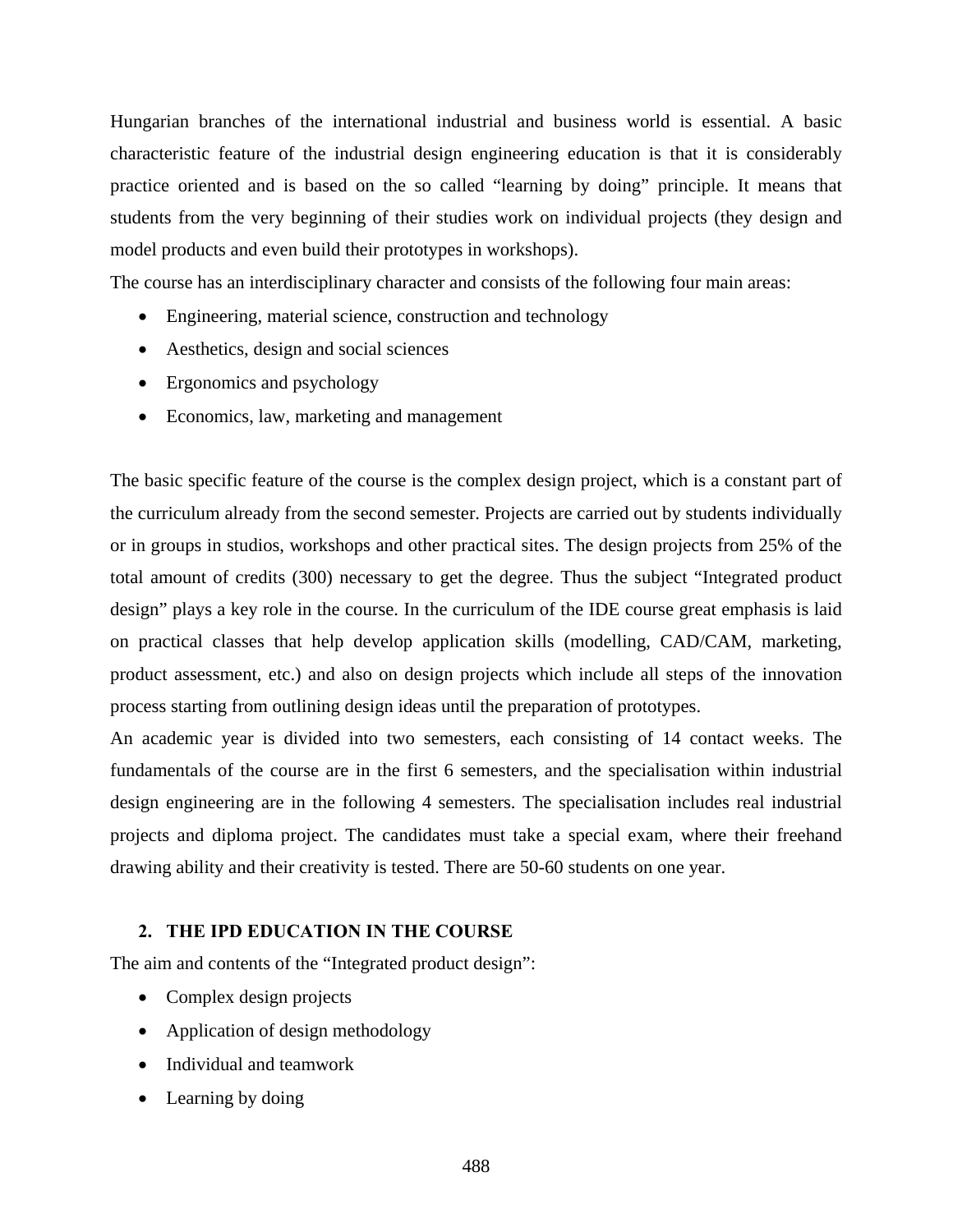- Project orientation
- Making prototypes in the workshop
- Evaluation with 3P method (product, process, presentation)
- Diploma project

Our task is the formation of a homogenous and comprehensive way of thinking – necessary to industrial design engineering – through the continuous integration and practical application of the subjects of the course.

The product development is

- process
- system orientated process
- making new product
- problem recognition, composing and solving process
- integrated process
- organisational process
- cost orientated process
- time limited process
- consumer orientated process
- market orientated process

The "Integrated product design" subjects follow each other consecutively from the 2nd semester to the 9th semester. Students have to work out the tasks individually or in groups. Usually 3-4 students form in a group.

*The models, made by students can be seen on the next pictures.* 

### **2.1 INTEGRATED PRODUCT DESIGN I.**

Students have to work out 2 projects during the semester.

- *I. project*: learning of design process
	- working in team
	- simple tasks to develop creativity: designing a cardboard bridge
	- acquiring the basis of making models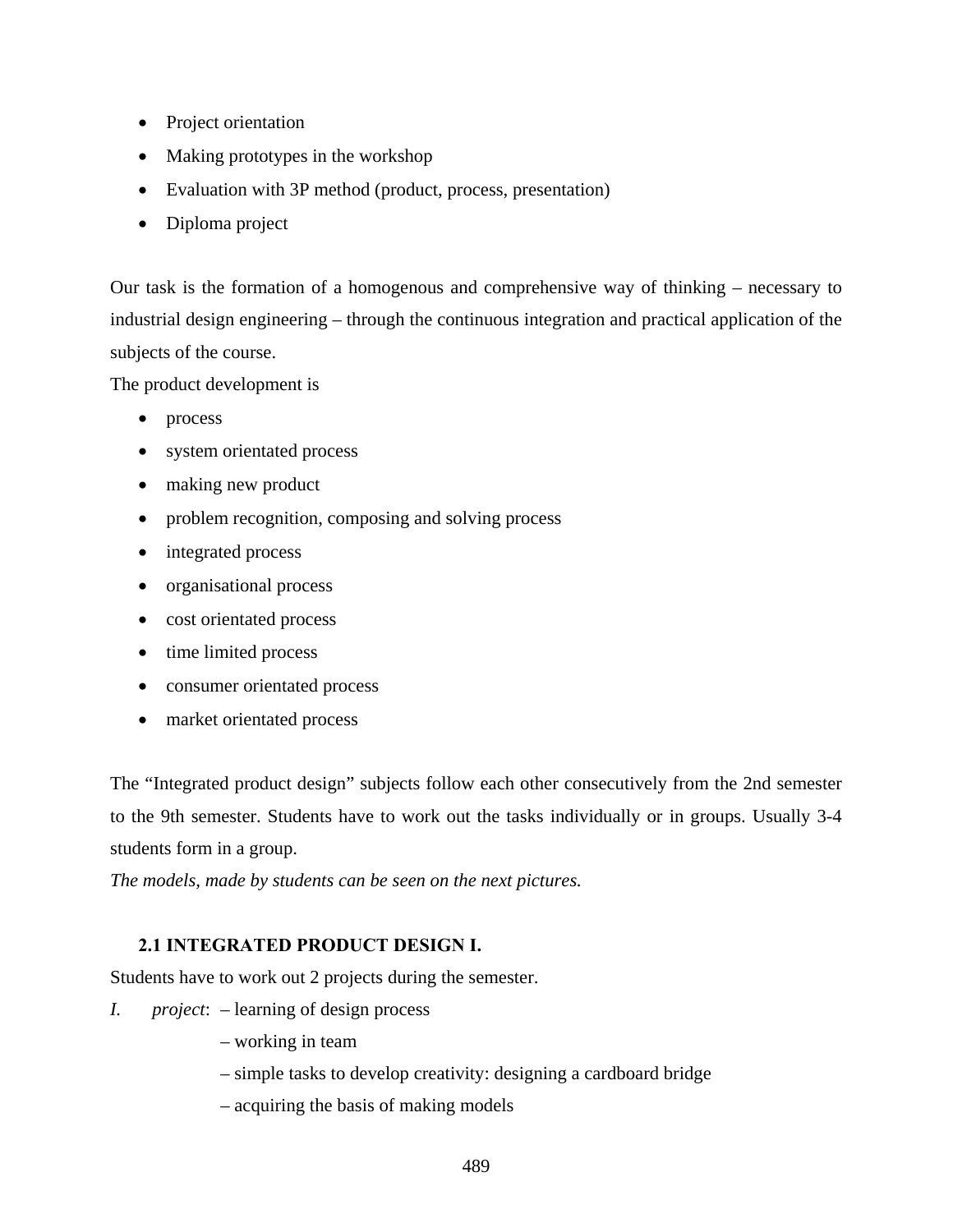*II. project*: – designing and making a cardboard display



## **2.2 INTEGRATED PRODUCT DESIGN II.**

Students have to work out 2 projects during the semester.

*I. project*: – designing a skill developing toy and making a model



*II. project*: – redesigning of existing product focusing on ergonomic and appearance – analysis of colours and forms and preparing models

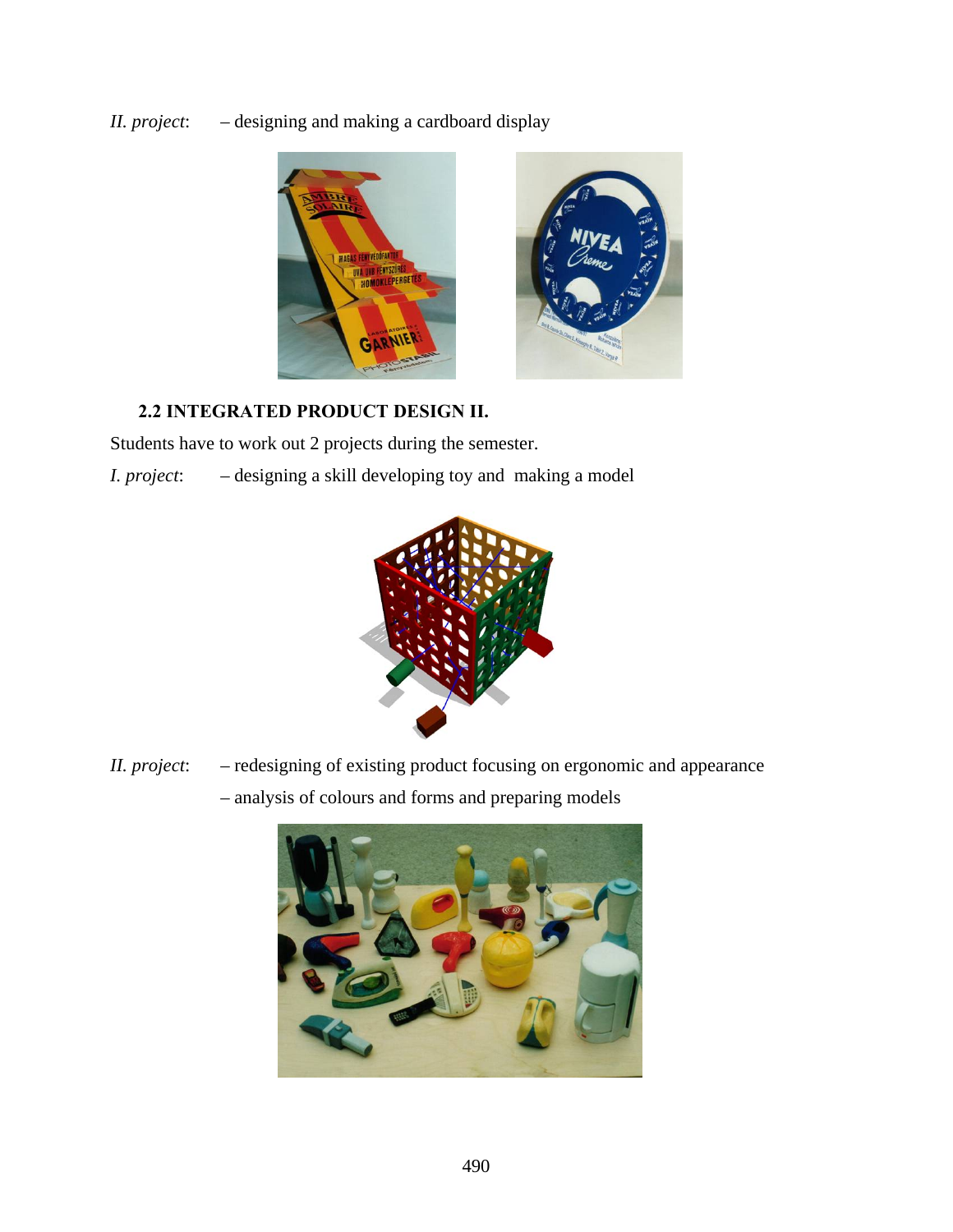# **2.3 INTEGRATED PRODUCT DESIGN III.**

Students have to work out 2 projects during the semester.

- *I. project*: designing a kind of operating mechanism
	- preparing models





*II. project*: – designing products with given functions

– making technical drawings and virtual model of the product





# **2.4 INTEGRATED PRODUCT DESIGN IV.**

Students have to work out 2 projects during the semester.

- 
- *I. project*: designing a household product made of metal



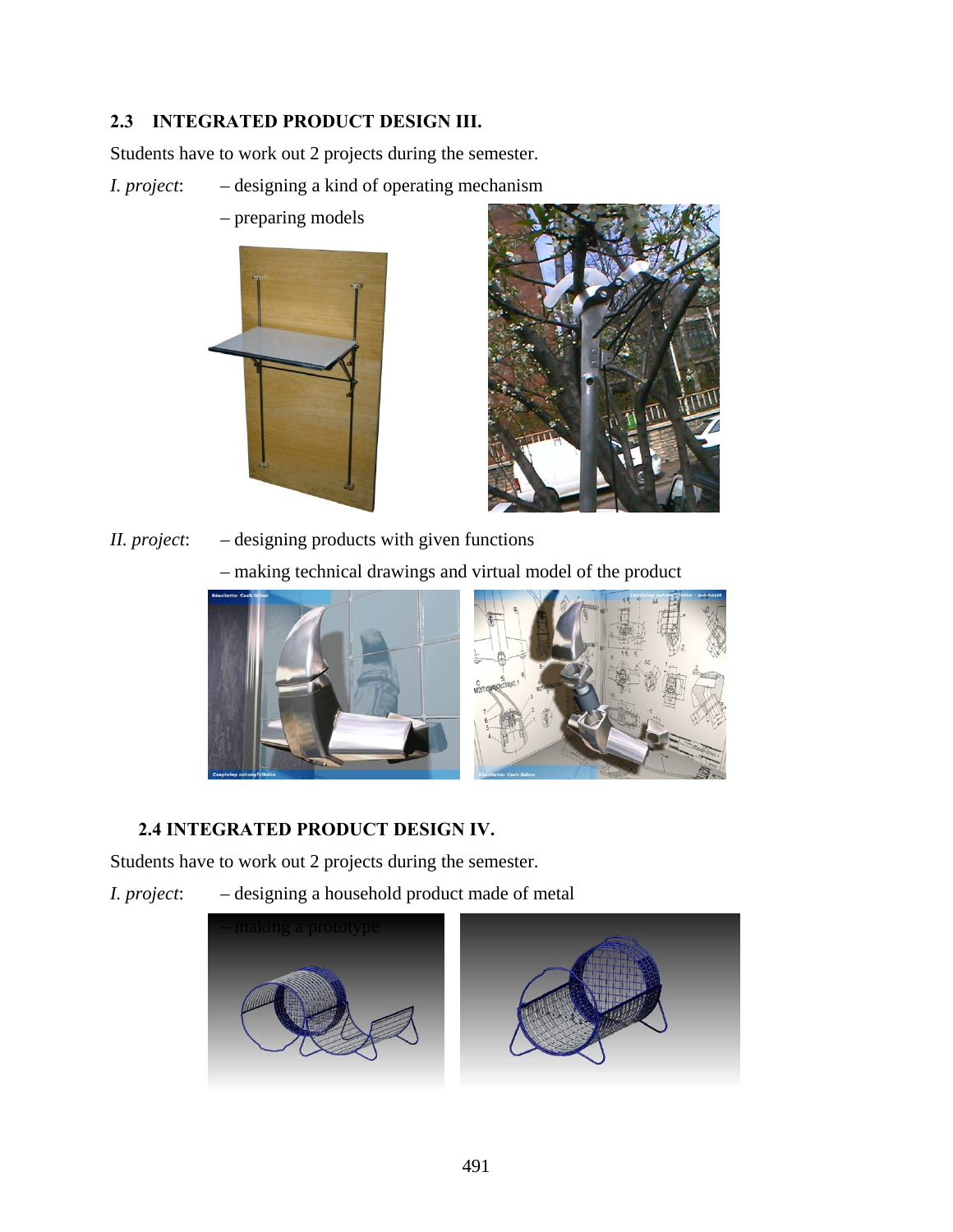*II. project*: – packaging design of a given product and making model



### **2.5 INTEGRATED PRODUCT DESIGN V.**

Students have to work out 1 project during the semester.

- free product idea (students choose the products)
- designing a new product
- preparing a feasibility study
- making a prototype



### **2.6 Integrated product design VI.**

Students have to work out 1 project during the semester.

- analysis of given products finding weak points
- redesign and simulation
- working out plans for further developing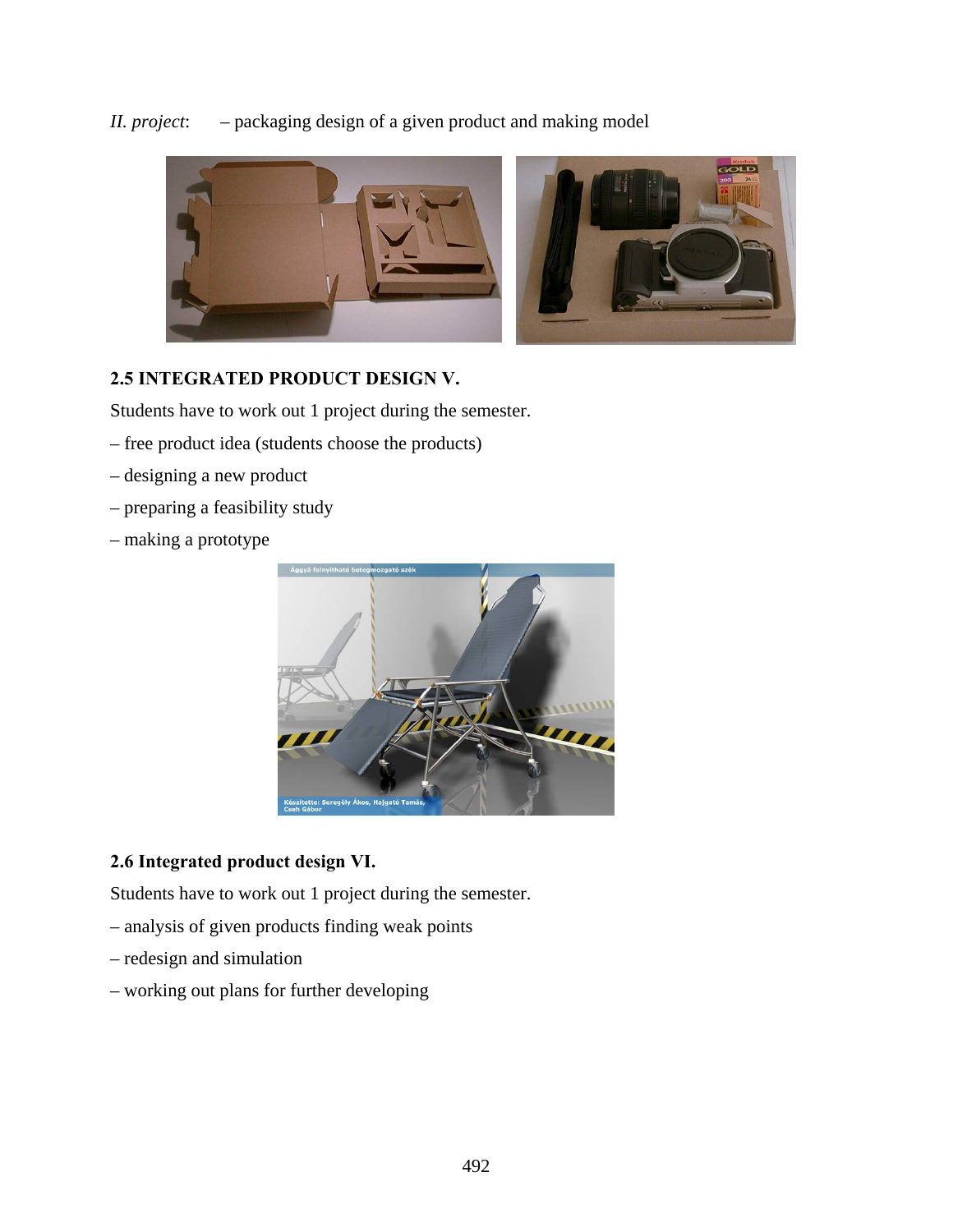### – making virtual model and a prototype







### **2.7 INTEGRATED PRODUCT DESIGN VII.**

Students have to work out 1 project during the semester.

- product development at a virtual company
- making and showing a prototype





# **2.8 INTEGRATED PRODUCT DESIGN VIII.**

Students have to work out 1 project during the semester.

– industrial product development at a company